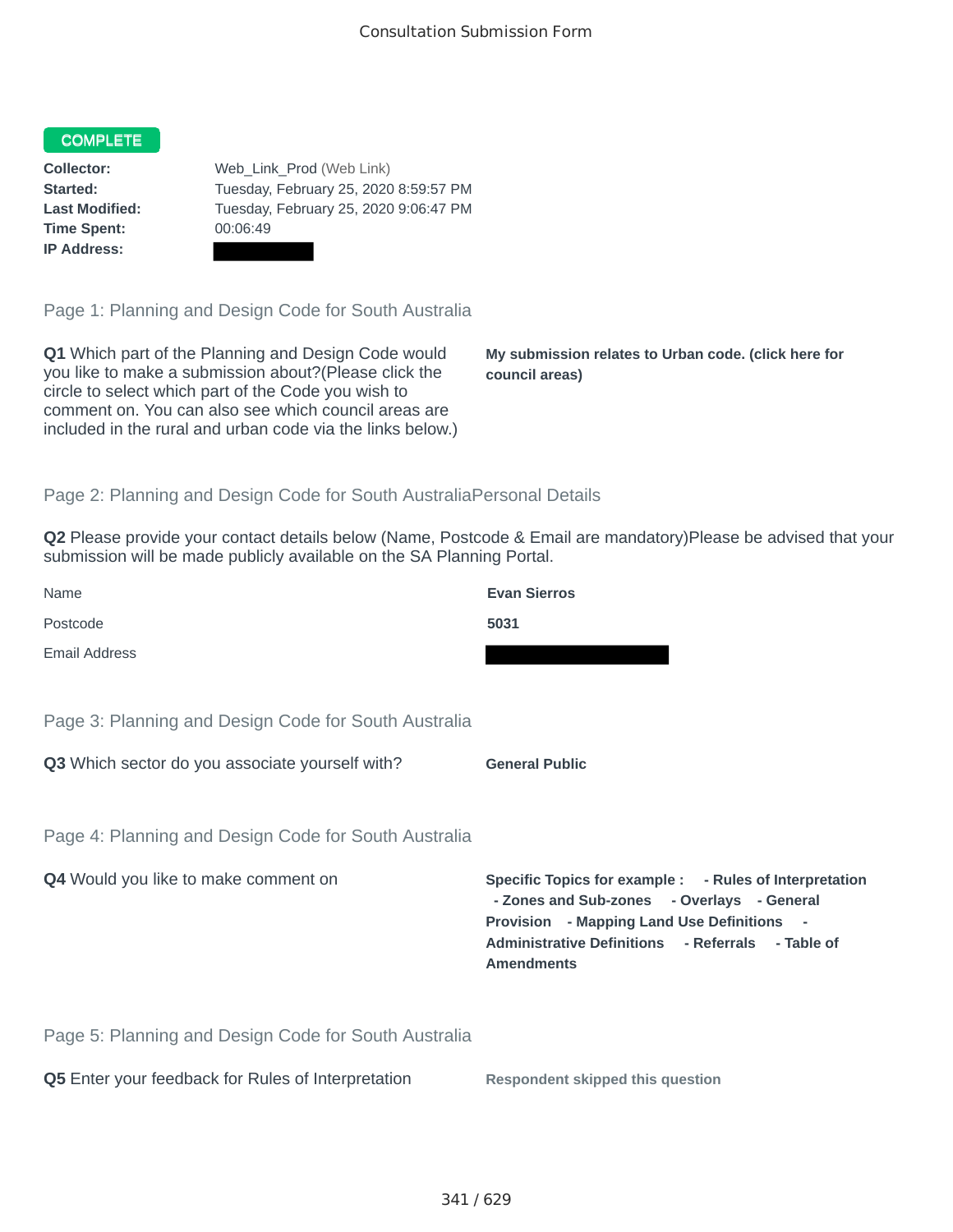## Consultation Submission Form

| Q6 Enter your feedback for Referrals                                                                                                                                    | <b>Respondent skipped this question</b> |
|-------------------------------------------------------------------------------------------------------------------------------------------------------------------------|-----------------------------------------|
| <b>Q7</b> Enter your feedback for Mapping                                                                                                                               | <b>Respondent skipped this question</b> |
| Q8 Enter your feedback for Table of Amendments                                                                                                                          | <b>Respondent skipped this question</b> |
| Page 6: Planning and Design Code for South Australia<br>Q9 Please enter your feedback for overlaysclick next at<br>the bottom of the page for next topic                | <b>Respondent skipped this question</b> |
| Page 7: Planning and Design Code for South Australia<br>Q10 Please enter your feedback for zones and<br>subzonesclick next at the bottom of the page for next<br>topic  | <b>Respondent skipped this question</b> |
| Page 8: Planning and Design Code for South Australia<br>Q11 Please enter your feedback for general policyclick<br>next at the bottom of the page for next topic         | <b>Respondent skipped this question</b> |
| Page 9: Planning and Design Code for South Australia<br>Q12 Please enter your feedback for Land use<br>Definitionclick next at the bottom of the page for next<br>topic | <b>Respondent skipped this question</b> |
| Page 10: Planning and Design Code for South Australia<br>Q13 Please enter your feedback for Admin<br>Definitionsclick next at the bottom of the page for next<br>topic  | <b>Respondent skipped this question</b> |

Page 11: Planning and Design Code for South Australia

## **Q14** Please enter your general feedback here

we live in Mile End between Henley Beach Road and Sir Donald Bradman Drive and west of South Road. This part of Mile End appears to have been designated as a 'Housing Diversity Neighbourhood Zone'. The rest of Mile End, Torrensville and Thebarton have been designated as 'Suburban Neighbourhood Zones' and I believe that our part of Mile End should be the same.